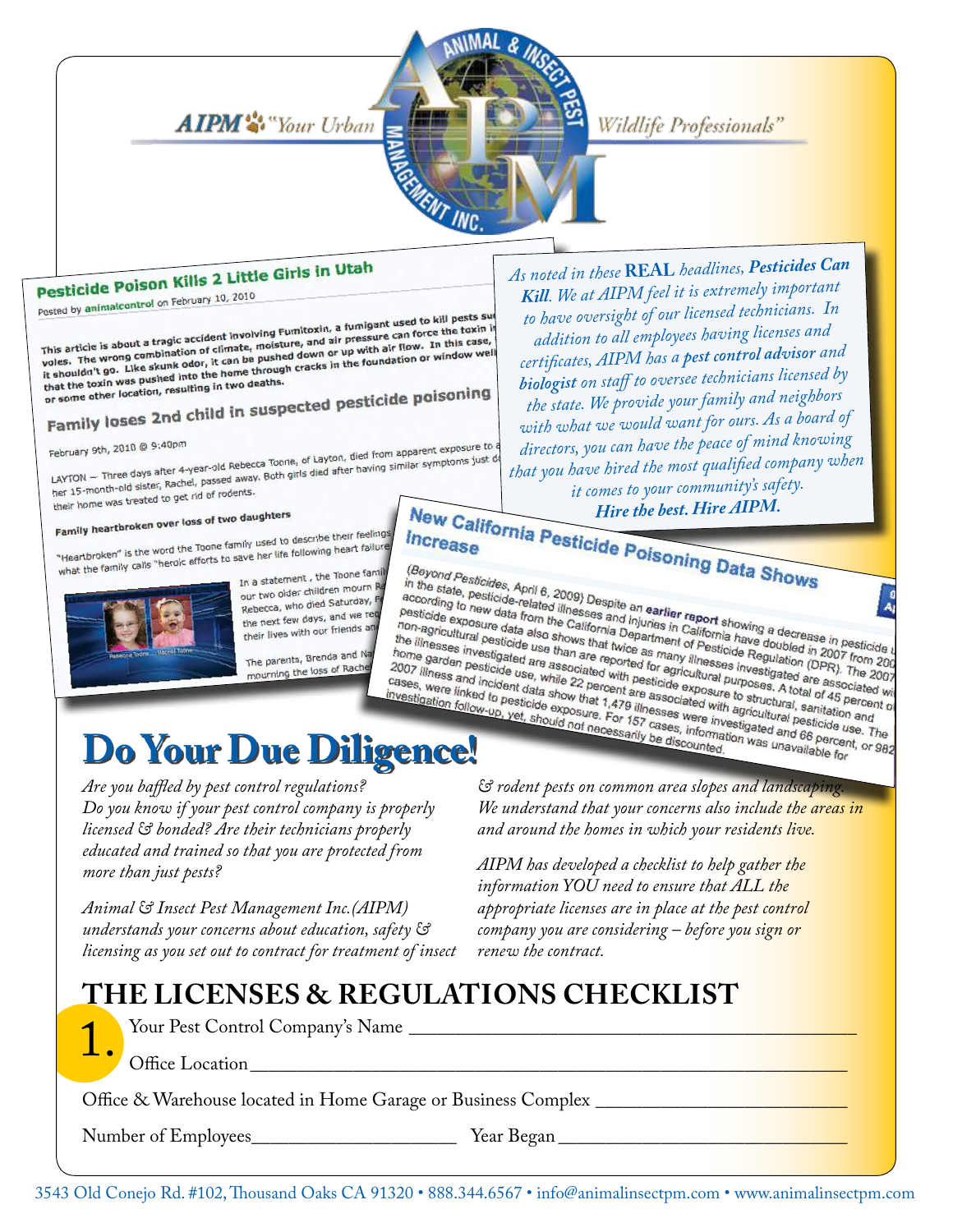# **Part A: STRUCTURAL PEST CONTROL BOARD LICENSES**

| In California, in order to legally bid for insect and rodent control the company must be licensed by<br>the Structural Pest Control Board. Some examples of the type of pest control work requiring these<br>licenses:                                                                                                                                                                                                                                                                                                                                            |  |
|-------------------------------------------------------------------------------------------------------------------------------------------------------------------------------------------------------------------------------------------------------------------------------------------------------------------------------------------------------------------------------------------------------------------------------------------------------------------------------------------------------------------------------------------------------------------|--|
| a. A resident/clubhouse needs a rat/mouse trapping in their attic.<br>b. A resident requests rat bait stations in their yard or next to their home for added security.<br>c. A resident requests an insect (ants, spiders, etc.) spray on the interior or exterior of their home.<br>d. A resident or clubhouse needs removal of bees or wasps that have taken up residence in the attic<br>space or walls of the residents' home or clubhouse building structure.<br>e. A resident calls your management company for a recommendation of a pest control company. |  |
|                                                                                                                                                                                                                                                                                                                                                                                                                                                                                                                                                                   |  |
| At least one of their employees (aka the "qualifying manager") must hold an "Operators License."                                                                                                                                                                                                                                                                                                                                                                                                                                                                  |  |
| Anyone giving bids and quotes must be either an OPR or hold a Field Rep Branch II License.                                                                                                                                                                                                                                                                                                                                                                                                                                                                        |  |
|                                                                                                                                                                                                                                                                                                                                                                                                                                                                                                                                                                   |  |
| All technicians servicing accounts must hold a Registered Applicator's License (RA).<br>$5.$ Name of technician $\frac{1}{2}$ $\frac{1}{2}$ $\frac{1}{2}$ $\frac{1}{2}$ $\frac{1}{2}$ $\frac{1}{2}$ $\frac{1}{2}$ $\frac{1}{2}$ $\frac{1}{2}$ $\frac{1}{2}$ $\frac{1}{2}$ $\frac{1}{2}$ $\frac{1}{2}$ $\frac{1}{2}$ $\frac{1}{2}$ $\frac{1}{2}$ $\frac{1}{2}$ $\frac{1}{2}$ $\frac{1}{2}$ $\frac{1}{2$                                                                                                                                                            |  |
|                                                                                                                                                                                                                                                                                                                                                                                                                                                                                                                                                                   |  |
| Name of technician<br><u> 1989 - Jan James James, politik eta idazlear</u>                                                                                                                                                                                                                                                                                                                                                                                                                                                                                        |  |
| Part B: DEPARTMENT OF PESTICIDE REGULATION LICENSES*                                                                                                                                                                                                                                                                                                                                                                                                                                                                                                              |  |
| An additional set of licenses are required in order for your pest control company to use restricted<br>An additional set of inclusion are required in Execution of the St. and the St.<br>community). These licenses are issued through the Department of Pesticide Regulation not the Structural                                                                                                                                                                                                                                                                 |  |

*\*NOTE: These licenses are easier to obtain but a company who only holds these licenses cannot legally perform structural pest control as outlined in item 2 of the checklist.* 

Pest Control Business License #\_\_\_\_\_\_\_\_\_\_\_\_\_\_\_\_\_\_\_\_\_\_\_\_\_\_\_\_\_\_\_\_\_\_ Expires \_\_\_\_\_\_\_\_\_\_\_\_\_\_\_

Pest Control Board.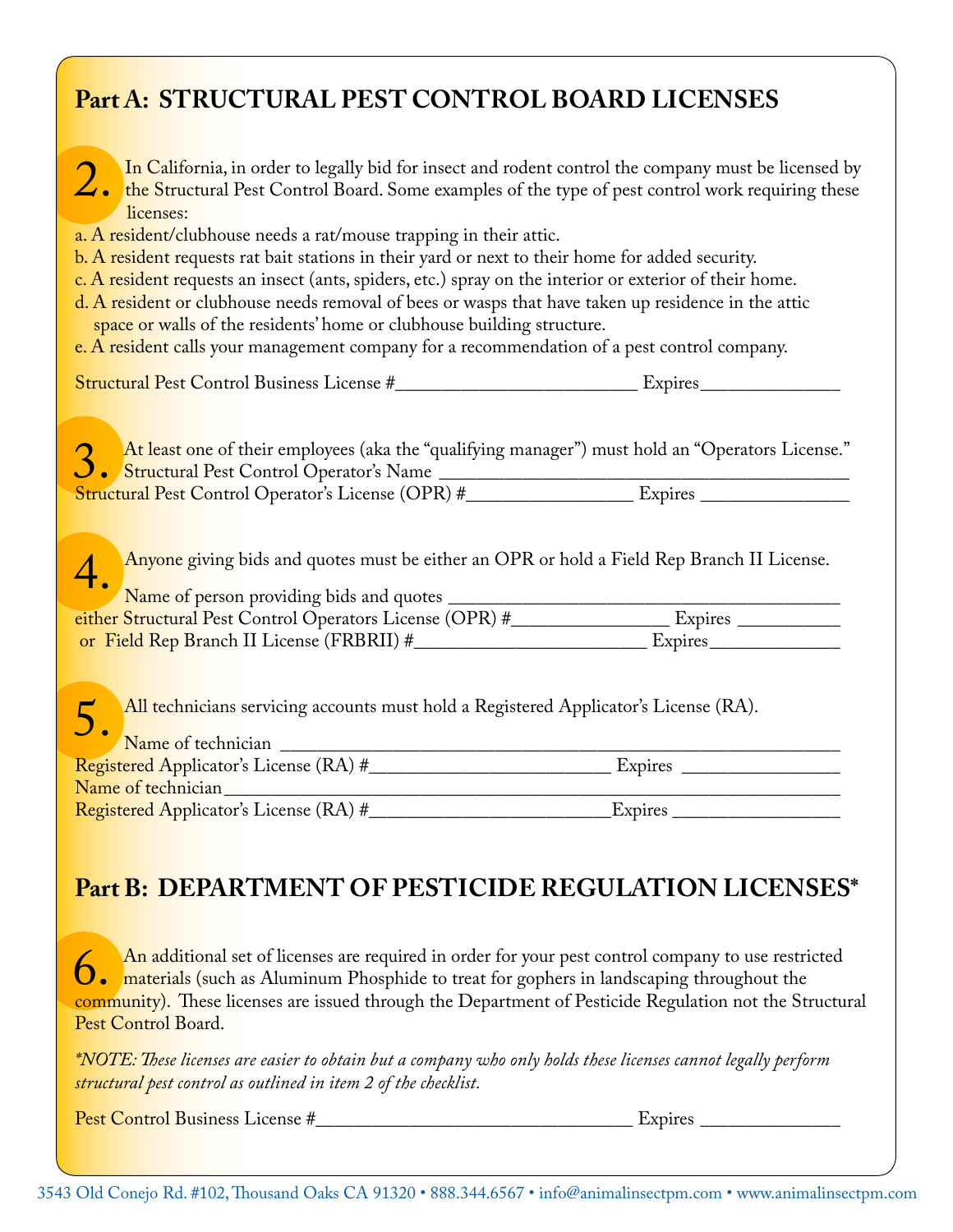Most cities and some private businesses require their vendors to have a PCA license and a Bachelor's<br>degree in Biology on staff to perform work on city parks, golf courses and cemeteries. An added<br>advantage to having a Pes degree in Biology on staff to perform work on city parks, golf courses and cemeteries. An added advantage to having a Pest Control Advisor (PCA) at your Pest Control Company is that thi<mark>s licensing is</mark> mandatory for pesticide work related to food crop safety. And, though a PCA license is mandatory for pest work performed for cities, we highly recommend a PCA on staff at all Pest Control Companies because they are well-trained to address similar safety concerns of pesticide use around adults, children and pets when treating in and around the homes in your community.

| Pest Control Advisor's Name |                                                                                                                                                                                                                                            |
|-----------------------------|--------------------------------------------------------------------------------------------------------------------------------------------------------------------------------------------------------------------------------------------|
|                             |                                                                                                                                                                                                                                            |
|                             |                                                                                                                                                                                                                                            |
|                             | 8. At least one of their employees must hold a "Qualified Applicator License."<br>All technicians servicing accounts using Aluminum phosphide must hold a Qualified Applicators<br>Certificate or Qualified Applicators License (QAC/QAL). |
|                             |                                                                                                                                                                                                                                            |
|                             |                                                                                                                                                                                                                                            |

# **Part C: DUE DILIGENCE VERIFICATION**

(of your Pest Control Company's License and County Registration)

## PESTICIDES CAN KILL. DUE DILIGENCE IS VERY IMPORTANT FOR THE SAFETY OF ADULTS, CHILDREN AND PETS THROUGHOUT YOUR COMMUNITY.

The licenses listed in Part A and Part B are mandatory for the State of California in Homeowner Associations depending upon the type of pests being treated, only exception is the PCA license in item 6. At the county level, all pest control companies must register in every county in which they provide services and must get a restricted materials permit prior to performing any work with these pesticides.

Verification process: It is important to verify all of the licenses of your pest control company. They U. Verification process: It is important to verify all of the licenses of your pest control comparison. You can verify in two easy steps.

**Step One -- Verify the business and employee licenses using the online websites:**

### **A. Structural Pest Control Board (SPCB): http://www.pestboard.ca.gov**

Click on "Verify a License" found on the menu bar on the left side to verify the following licenses:

- Company Registration Business License
- Operator's License (OPR)
- Field Representative (FR BRII) \*\*
- Registered Applicator (RA) \*\*

*\*\*valid only with 1 person at same company holding their OPR & the same company has their "Company Registration Business License."*